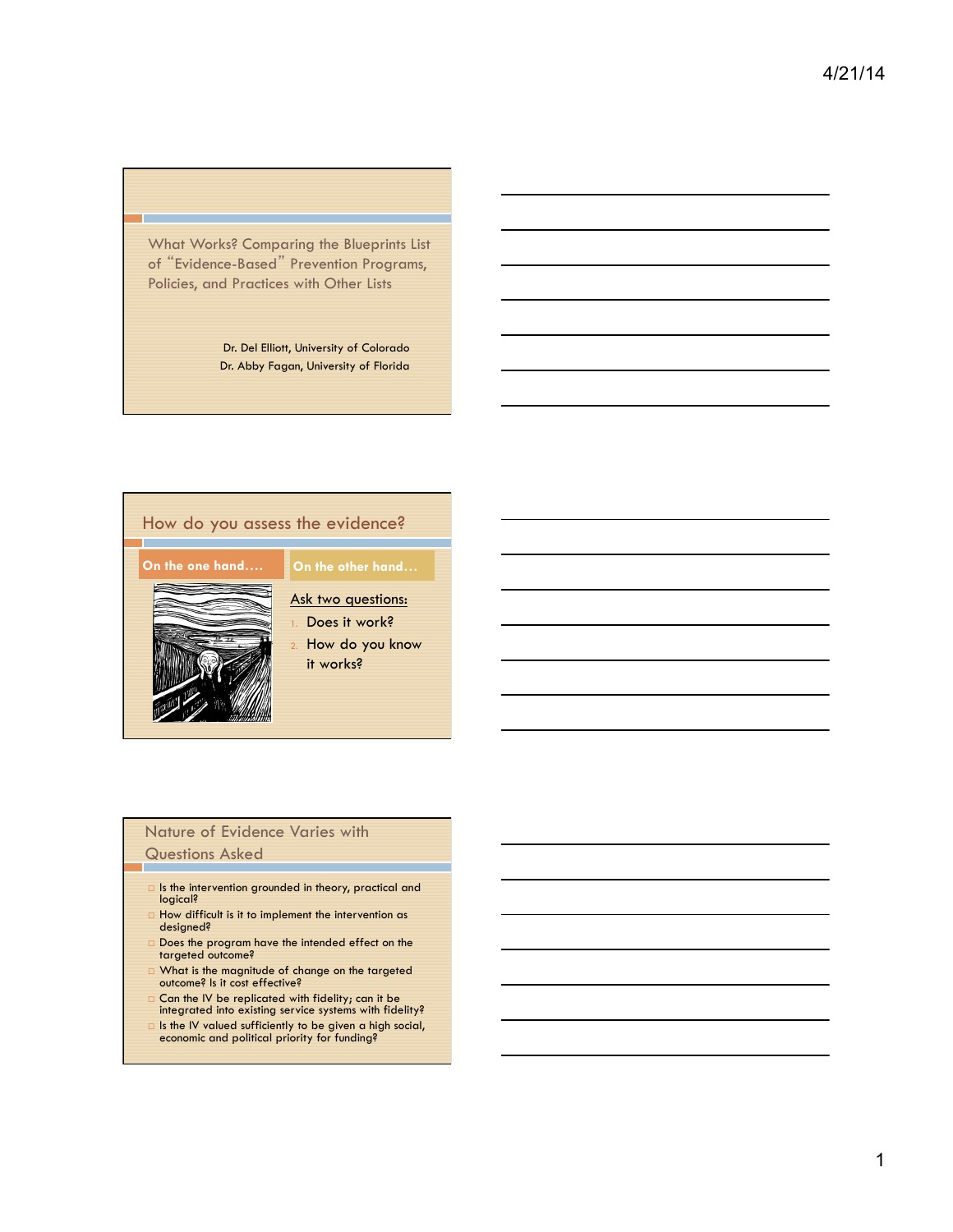### Components of Blueprints/ Evidence2Success Review

- $\square$  Intervention Specificity (Screened by Staff) Questions 1 & 2
- □ Evaluation Quality
- Questions 3 □ Intervention Impact
- Question 4 & 5
- □ System Readiness (on Board Recommendation) Question 5

# Blueprint Quality/Impact Standard for Certification as **Model Program**

- ¨ Experimental Design: RCT
- ¨ Impact: Statistically significant and substantive positive effects
- □ Sustainability: Effect sustained for at least 1 year post- intervention
- □ Replication: At least 1 with RCT/QED
- $\Box$  RCT's/QED's adequately address threats to internal validity
- □ No known health-compromising side effects

## Blueprint Quality/Impact Standard for Certification as **Promising Program**

- Design: 1 RCT or 2 QEDs
- ¨ Impact: Statistically significant and substantive positive effects
- Sustainability: Not required
- □ Replication: Not required
- □ RCT's/QED's adequately address threats to internal validity
- ¨ No iatrogenic effects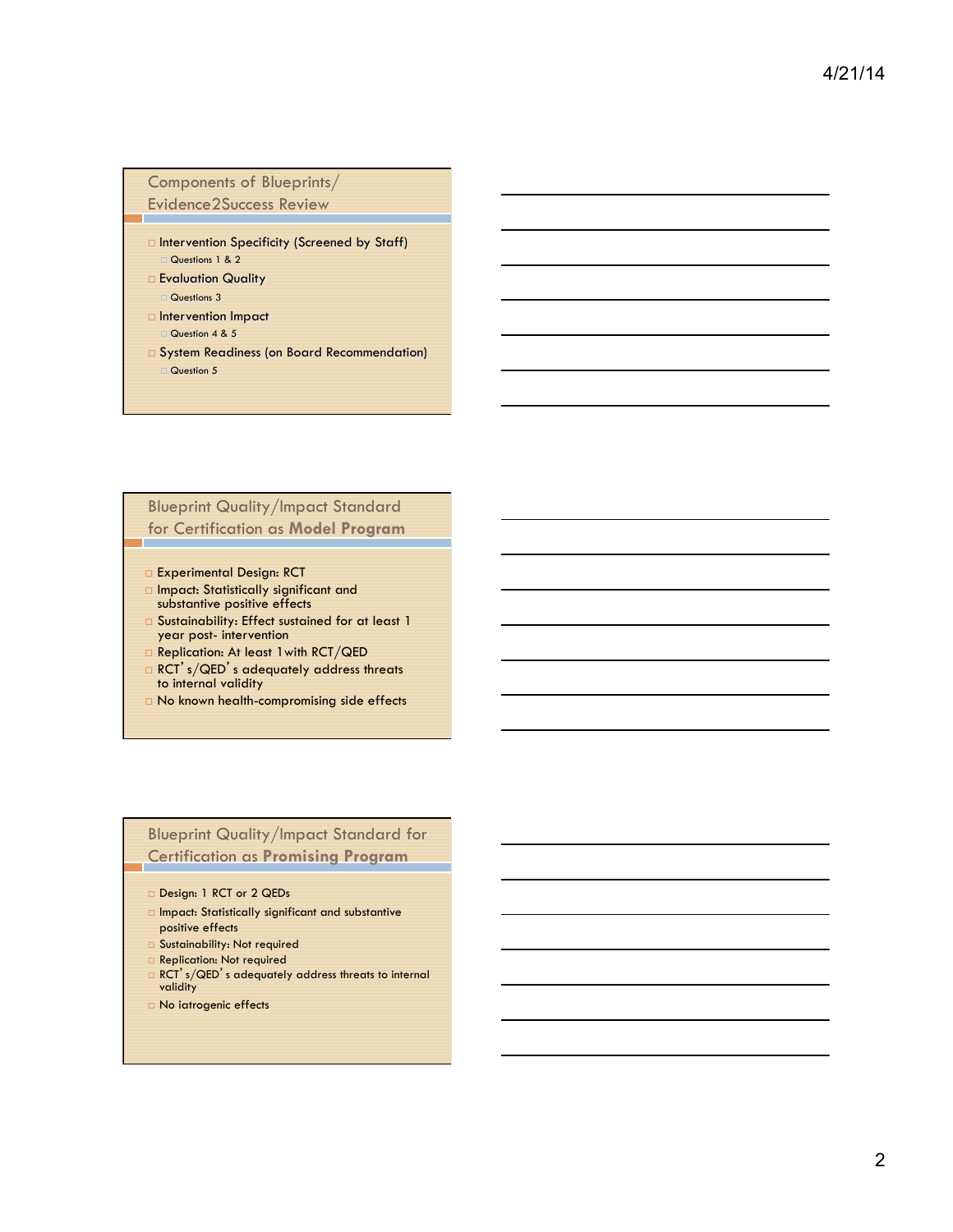### Blueprint Review Process

### □ A Systematic Review Method<sup>\*</sup>

- **E** Inclusive search for all studies: reduce potential selection bias
- ¤ Explicit eligibility criteria
- **E** Studies screened by these criteria
- ¤ Review includes all screened studies
- ¤ Quantitative review: pre-established guidelines/rules
- ¤ Meta-analysis when appropriate (3+ quality studies)
- ¤ Detailed write-up of review and decision \*Campbell Collaboration, www.campbellcollaboration.org, Welsh and Farrington, 2006.

## Blueprint/Evidence2Success

Behavior and Developmental Outcomes

□ Behavior -45

□ Antisocial Behavior - 38

¨Positive Behavior - 7

- ¨ Educational Skills and Attainment 8
- □ Emotional Well-Being 7
- □ Physical Health 6
- ¨ Positive Relationships 9

### Blueprint Database Fact Sheet

- ¨ Program Name and Description
- □ Developmental/Behavioral Outcomes
- □ Risk/Protective Factors Targeted
- □ Contact Information/Program Support
- □ Target Population
- D Program Effectiveness (Effect Size)
- □ Operating Domain: Individual, Family, School, **Community**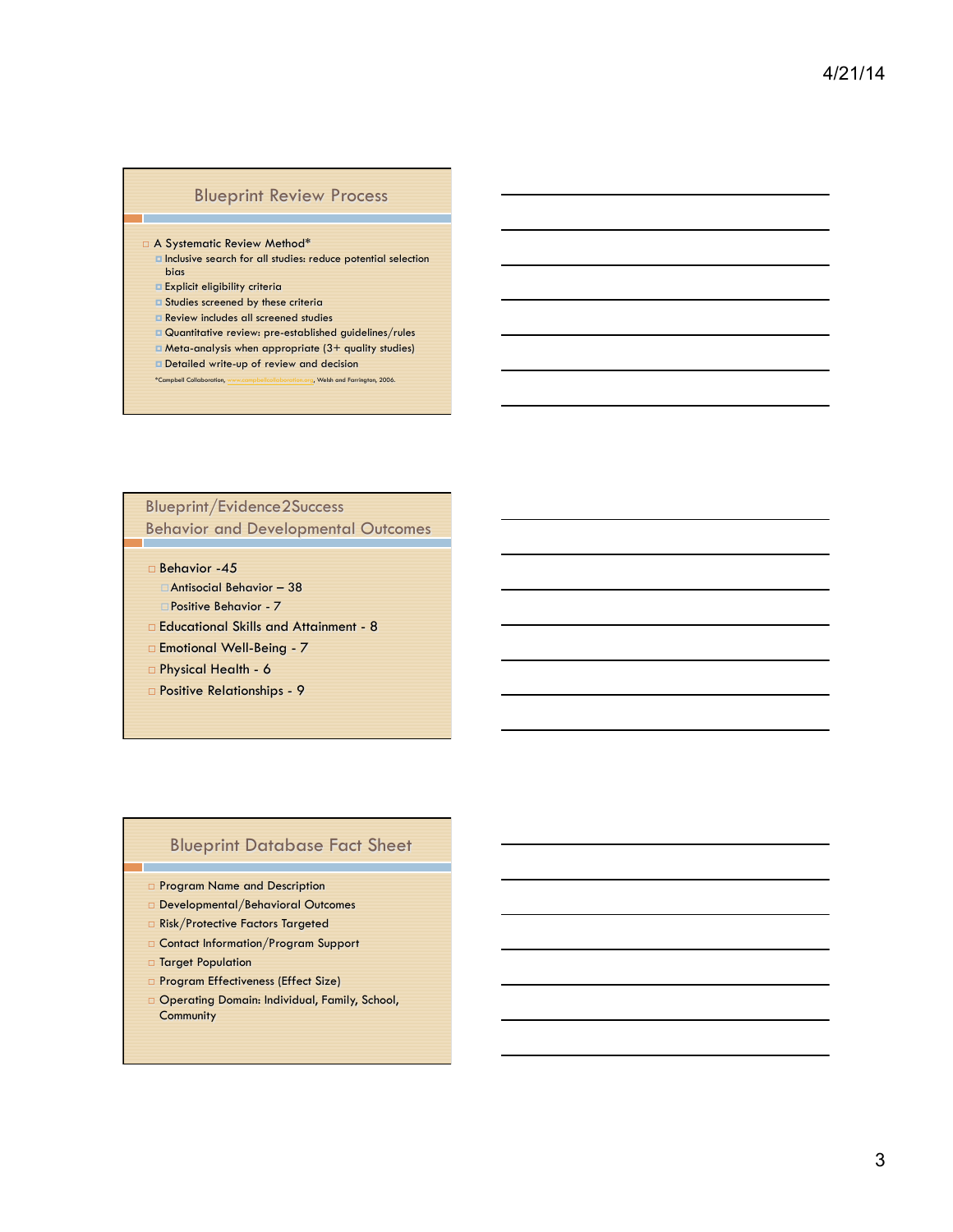### Blueprint Database Fact Sheet

- □ Logic/Theory Model
- □ Program Costs:
	- ¤ Unit Cost, Start-up, Implementation, Fidelity Monitoring, Other, Budget Tool
- □ Cost Benefit/ROI:
	- ¤ Net Unit Cost-Benefit, Benefits
- □ Funding: Overview, Financing Strategies
- □ Program Materials
- ¨ References

### Evidence-Based Programs and Practices

- ¨ Evidence-Based Programs: Individual "brand name" interventions (explicit theoretical rationale & change model, targeted population, program manuals, training, TA, fidelity checklists) proven effective in a systematic review of their evaluations (ideally with meta-analysis) ■ e.g., LST, NFP, MST
	- **Evidence-based Practices: Lipsey, 2009**
	- 1) General intervention strategies or policies proven effective, on average, in a systematic review of the group of programs using that strategy (meta-analysis)
	- e.g., skills building, family interventions, CBT
	- 2) Characteristics of programs that differentiate between those with strong vs weak effects in a meta-analysis ¤ e.g., high risk clients, implementation quality, therapeutic philosophy

### Other "What Works" Lists

- ¤the National Registry of Evidence-Based Programs and Practices (NREPP)
- ¤the Office of Justice Programs Crime Solutions *Ethe Office of Juvenile Justice and Delinquency* Prevention Model Programs Guide (MPG)
- ¤the Best Evidence Encyclopedia (BEE)
- ¤the U.S. Department of Education What Works Clearinghouse (WWC)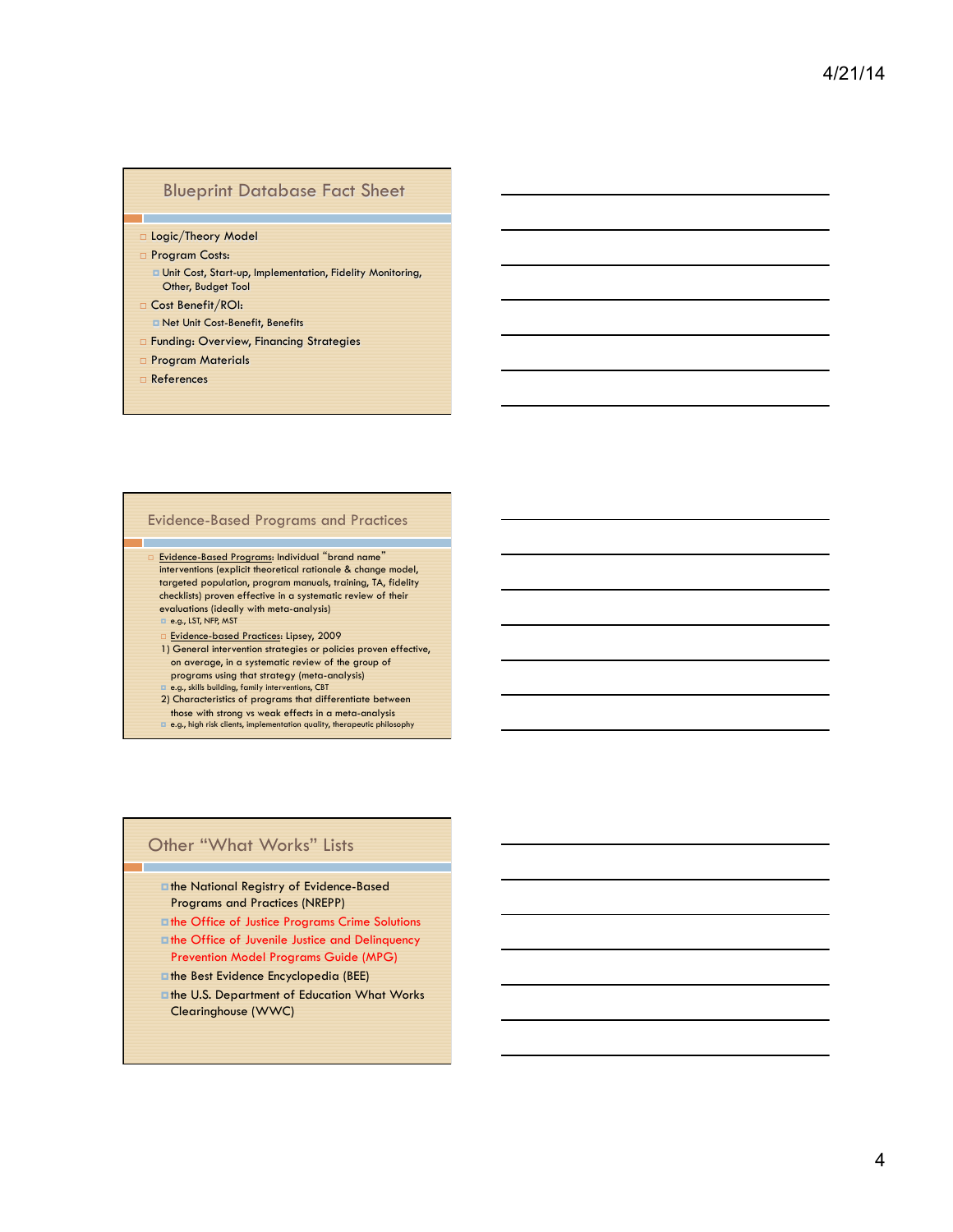# Other "What Works" Lists

T

- ¤ The Centers for Disease Control Community Guide □ Broad range of programs and policies affecting physical and<br>mental health, violence, and substance use/abuse  $\Box$  Goal: identify effective program "types" using meta analyses
- □ The Coalition for Evidence-based Policy (Top Tier)
- $\Box$  Broad range of social programs affecting education, employment, and crime
- $\Box$  Goal: assist Congressional policy makers in decision-making and spending

| Summary of the Lists & Criteria |                   |                                                                               |                                  |                                                                             |  |  |
|---------------------------------|-------------------|-------------------------------------------------------------------------------|----------------------------------|-----------------------------------------------------------------------------|--|--|
|                                 | List              | <b>Outcomes</b>                                                               | Types of<br><b>Interventions</b> | <b>Readiness for</b><br><b>Dissemination?</b>                               |  |  |
|                                 | <b>Blueprints</b> | Education; Physical and<br>mental health; Antisocial<br>and positive behavior | Programs                         | Must be ready for<br>replication (imp. tools)                               |  |  |
|                                 | NRFPP             | Mental health,<br>Substance use                                               | Programs<br>Practices            | -Must be ready for<br>replication (imp. tools)<br>-Rates readiness (0 to 4) |  |  |
|                                 |                   | Crime Solutions Crime and victimization                                       | Programs<br>Practices            | No requirement                                                              |  |  |
|                                 | <b>BFF</b>        | Education                                                                     | Programs<br>Practices            | No requirement                                                              |  |  |
|                                 | <b>WWC</b>        | Education                                                                     | Programs<br>Practices            | No requirement?                                                             |  |  |
|                                 |                   |                                                                               |                                  |                                                                             |  |  |

| the control of the control of the |  |  |
|-----------------------------------|--|--|

| Summary of the Lists & Criteria |                   |                                                                    |                                                  |                                                        |                                                   |  |
|---------------------------------|-------------------|--------------------------------------------------------------------|--------------------------------------------------|--------------------------------------------------------|---------------------------------------------------|--|
| List                            |                   | <b>Required Number/</b><br><b>Type of Studies</b>                  | <b>Sustained</b><br>Effects?                     | <b>Programs with</b><br><b>Harmful Effects?</b>        | Overall<br><b>Research</b><br><b>Design Rigor</b> |  |
|                                 | <b>Blueprints</b> | Model:<br>2 RCTs or 1 RCT & 1 QED<br>Promising:<br>1 RCT or 2 QEDs | Model:<br>1 year<br>Promising:<br>N <sub>o</sub> | Excluded                                               | <b>HIGH</b>                                       |  |
|                                 | <b>NREPP</b>      | 1 RCT or QED<br>*with comparison group                             | N <sub>o</sub>                                   | May be included                                        | <b>VARIED</b><br>(Rated 0 to 4)                   |  |
| Crime                           | Solutions         | 1 RCT or QED<br>*with comparison group                             | No                                               | Identified as having<br>"no effect"                    | MEDIUM/HIGH                                       |  |
| <b>BFF</b>                      |                   | 2 RCTs or QEDs<br>*with comparison group                           | No                                               | May be included                                        | <b>HIGH</b>                                       |  |
|                                 | WWC.              | Meets Evidence: 1 RCT<br>Meets w/ Reservations: 1<br>RCT or QED    | No                                               | Identified as<br>"negative" or<br>potentially negative | MEDIUM/HIGH                                       |  |

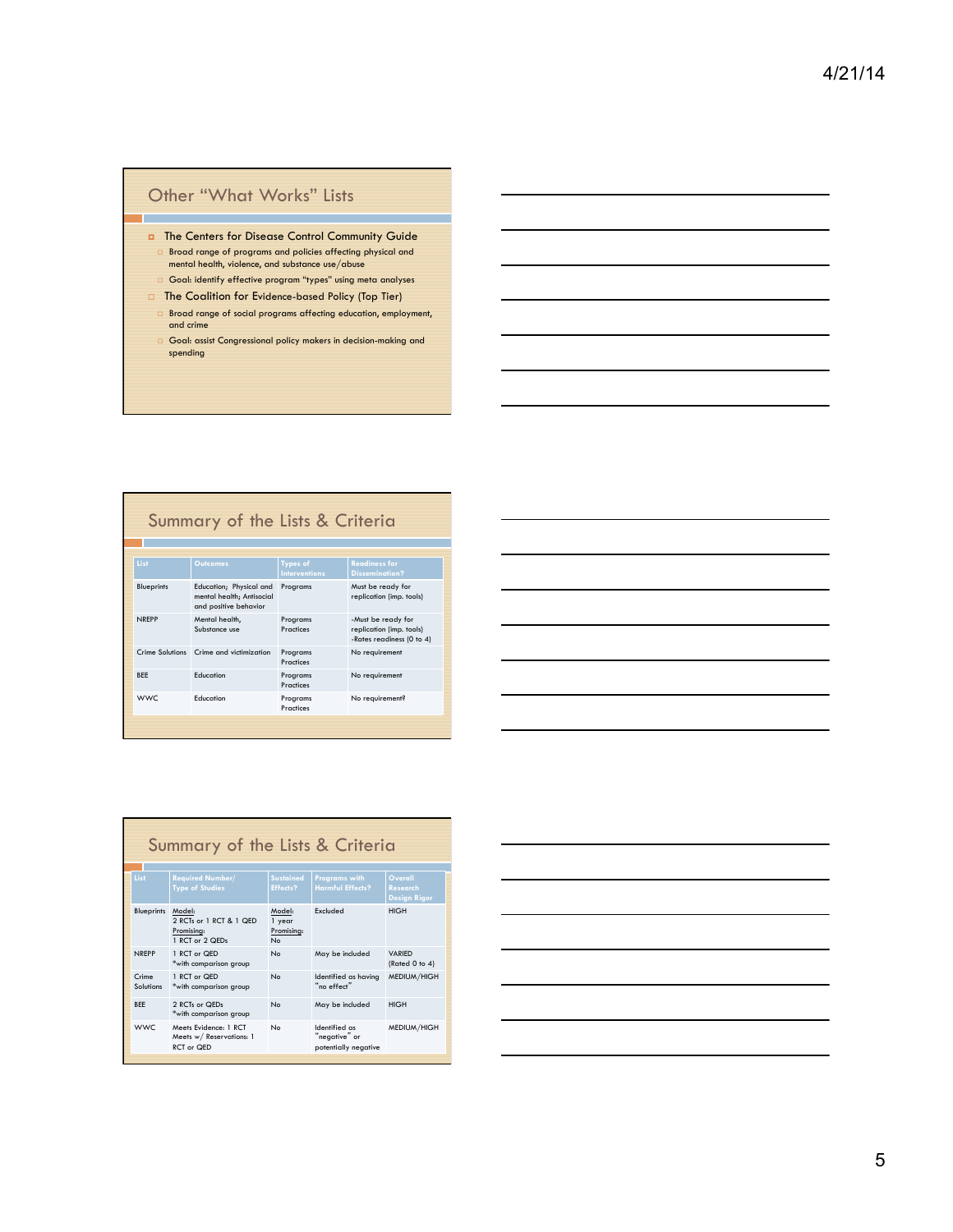### National Registry of Evidence-Based Programs and Practices (NREPP): http://www.nrepp.samhsa.gov/Search.aspx

- ¨ **Outcomes of Interest**: Mental health and substance use/abuse
- ¨ **Types**: Programs and Practices
- ¨ **Rating System:** rates 'Quality of Research' and 'Readiness for dissemination' on 0-4 scale ¨ **Criteria**
- ¤ Number of required studies: 1 RCT or QED; comparison group and pre/post tests required **¤** Quality of Research: based on study design and rated on: validity and reliability of measures, appropriate analysis, low attrition and missing data, attention to confounding variables, implementation fidelity with a st
- **Examples 20 and Septeminate:** rated on availability of materials, training and technical assistance, and quality assurance tools
- Follow up period: Not required
- 
- **In Strengths:** comprehensive, provides many details on programs, including costs and implementation; rates readiness to disseminate
- **Weaknesses:** does not recommend or discourage particular programs; difficult to interpret scoring system; not updated with new (or negative) findings

#### Office of Justice Programs - Crime Solutions.Gov http://www.crimesolutions

- ¨ **Outcomes of Interest**: Crime, delinquency, victimization, corrections, courts, police
- **Types: Programs and Practices**
- **Rating System: Effective, Promising, No Effects**
- ¨ **Criteria** 
	- ¤ Number of required studies: 1RCT or QED (with a comparison group)
	- **a** Study Design: rated on: sample size, reliable and valid measures, follow-up period, considers confounding variables, good implementation fidelity, size of effects
	- **Effective Programs have more rigorous study designs than Promising Programs;** neither category can show evidence of harm **E** Follow up period: Not required
- 
- **The Strengths:** comprehensive (range of outcomes and practices), very specific rating system/<br>criteria, user-friendly website, updated, identifies ineffective interventions
- ¨ **Weaknesses:** does not consider readiness to disseminate

#### Best Evidence Encyclopedia (BEE) http://www.bestevidence.org/

- ¨ **Outcomes of Interest**: Educational: reading, math, school reform
- ¨ **Types:** Programs and practices (e.g., school-wide reform)
- ¨ **Criteria**: based on meta-analyses
- ¤ **Strong Evidence**: at least 2 studies, 1large RCT or QED and one other RCT or QED with total sample size of >500 students and effect size of >0.20
- **Moderate Evidence**: at least 2 large RCT or QED or multiple smaller studies with a total sample size of >500 students and effect size of >0.20
- **E Limited Evidence/Modest Effects:** same as above with effect size between 0.10 and 0.19
- ¤ Follow up Period: Not required; program duration must be >12 weeks
- Strengths: regularly updated
- ¨ **Weaknesses:** limited information about each program, can't search website